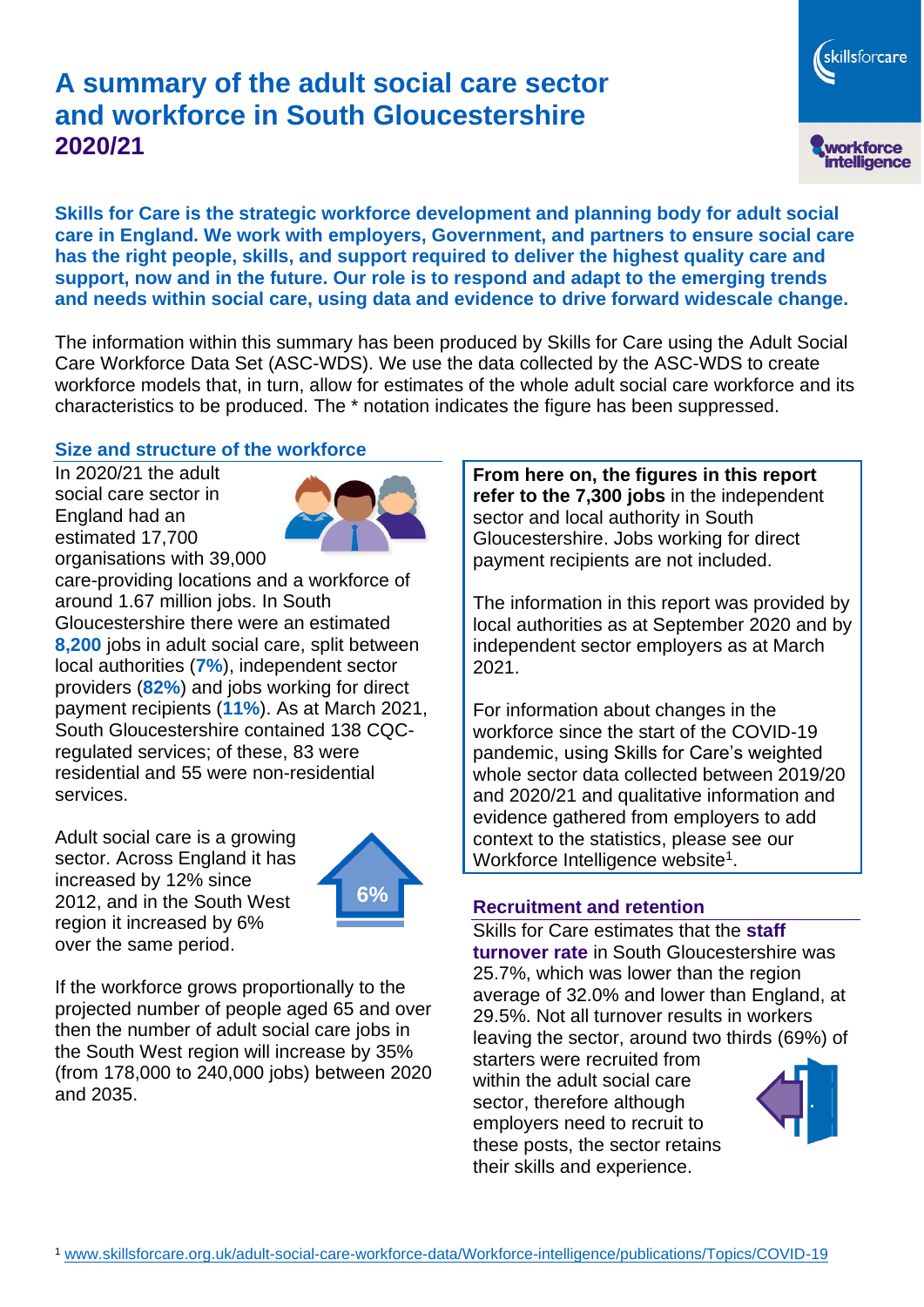Adult social care has an experienced 'core' of workers. Workers in South Gloucestershire had on average **8.6 years of experience in the sector** and 78% of the workforce had been working in the sector for at least three years.

Using both workforce intelligence evidence and our links with employers and stakeholders across England, we know that recruitment and retention is one of the largest issues faced by employers. We have many resources and tools available to help, for example the 'Values-based recruitment and retention toolkit'<sup>2</sup> and 'Seeing potential: widen your talent pool'. <sup>3</sup> For more information please visit: [www.skillsforcare.org.uk/recruitment-retention](http://www.skillsforcare.org.uk/recruitment-retention)

## **Employment information**

We estimate South Gloucestershire had **7,300** adult social care jobs employed in the local authority and independent sectors. These included 650 managerial roles, 325 regulated professionals, 5,300 direct care (including 4,400 care workers), and 1100 other-non-care proving roles.

The average number of **sickness days** taken in the last year in South Gloucestershire was 8.9, (9.4 in South West and 9.5 across England). With an estimated directly employed workforce of 6,700, this would mean employers in South Gloucestershire lost approximately **60,000 days to sickness in 2020/21**. In England levels of staff sickness have nearly doubled over the course of the pandemic between 2019/20 and 2020/21, in total around 6 million extra days were lost to sickness than in the year before.

Less than a quarter (16%) of the workforce in South Gloucestershire were on zero-hours contracts. Around a half (48%) of the workforce usually worked full-time hours and 52% were part-time.

#### **Chart 1. Proportion of workers on zero hours contracts by area**

England South West South Gloucestershire



## **Workforce demographics**

The majority (82%) of the workforce in South Gloucestershire were female, and the average age was 41.9 years old.



Workers aged 24 and under made up 13% of the workforce and workers aged over 55 represented 24%. Given this age profile approximately 1,800 people will be reaching retirement age in the next 10 years.

Nationality varied by region, in England 83% of the workforce identified as British, while in the South West region this was 86%. An estimated 85% of the workforce in South Gloucestershire identified as British, 9% identified as of an EU nationality and 6% a non-EU nationality, therefore there was a similar reliance on EU and non-EU workers.

#### **Pay**



Table 1 shows the full-time equivalent annual or hourly pay rate of selected job roles in South Gloucestershire (area), South West (region) and

England. All figures represent the independent sector as at March 2021, except social workers which represent the local authority sector as at September 2020. At the time of analysis, the National Living Wage was £8.72.

#### **Table 1. Average pay rate of selected job roles by area**

|                                 | <b>England</b> | Region  | Area    |
|---------------------------------|----------------|---------|---------|
| Full-time equivalent annual pay |                |         |         |
| Social Worker <sup>t</sup>      | £37,100        | £35,800 | £36,100 |
| Registered nurse                | £33,600        | £34,300 | £33,100 |
| Hourly pay                      |                |         |         |
| National Living<br>Wage         | £8.72          | £8.72   | £8.72   |
| Senior care worker              | £10.00         | £10.06  | £10.16  |
| Care worker                     | £9.29          | £9.30   | £9.21   |
| Support and<br>outreach         | £9.53          | £9.60   | £9.28   |

†Local authority social workers only.

Please note that pay varies by sector, with local authority pay generally being higher than independent sector pay.

[www.skillsforcare.org.uk/vba](http://www.skillsforcare.org.uk/vba)